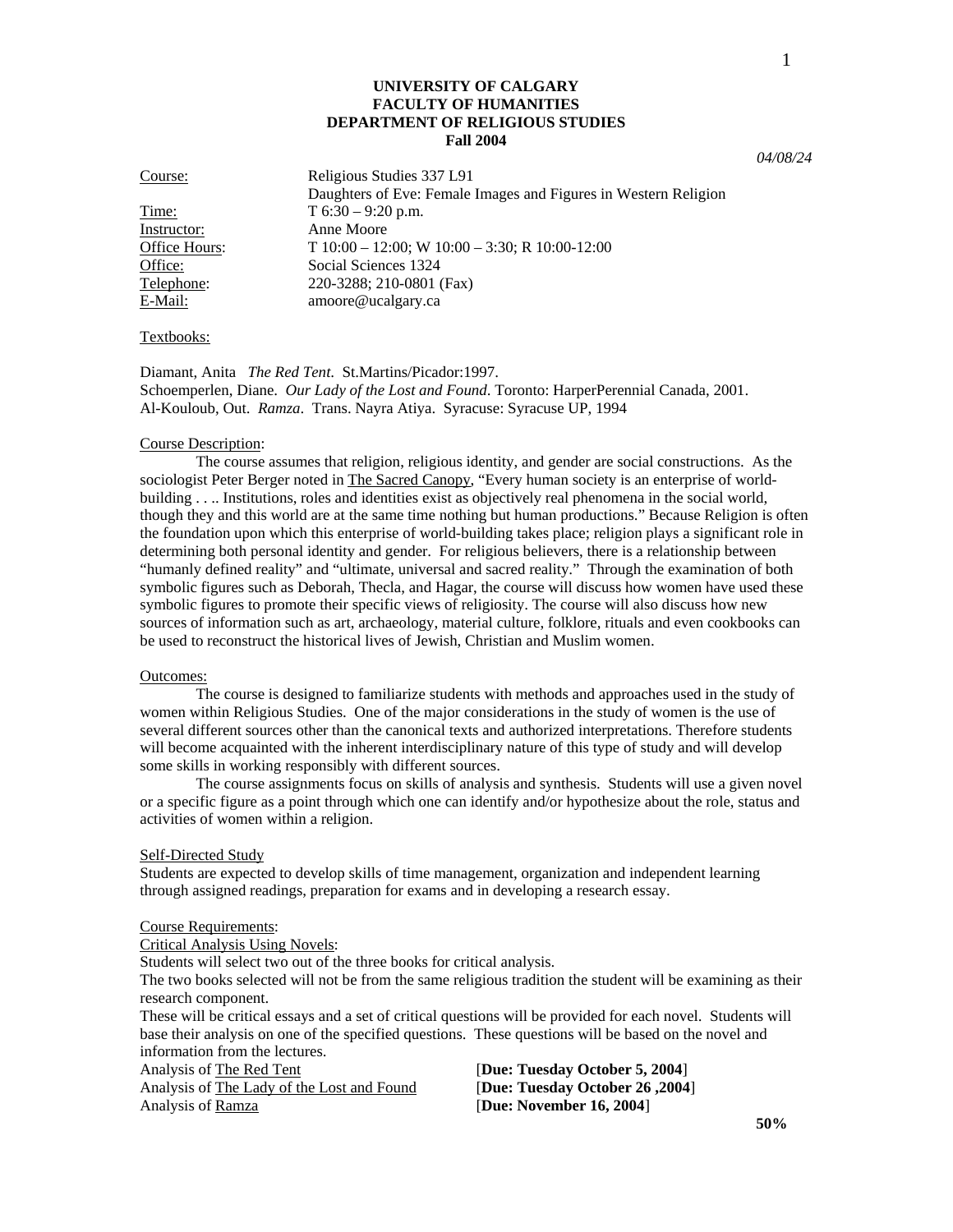|  |  | 2. Research Component |
|--|--|-----------------------|
|--|--|-----------------------|

visuals.

| a. Thesis statement & Annotated Bibliography                                                    |     |  |  |  |
|-------------------------------------------------------------------------------------------------|-----|--|--|--|
| [Due: October 19, 2004]                                                                         |     |  |  |  |
| Annotated Bibliography will be in proper format and include                                     |     |  |  |  |
| One primary source, 3 academic journal articles and 3 books (minimum).                          |     |  |  |  |
| <b>b.</b> Detailed Outline                                                                      |     |  |  |  |
| The detailed outline will be in proper format and will indicate: the issue being addressed, the |     |  |  |  |
| specific topic, the thesis, methodology, line of argumentation and conclusion.                  |     |  |  |  |
| [Due: November 9, 2004]                                                                         | 15% |  |  |  |
| c. Presentation of Research [Due: November 30, 2004]                                            |     |  |  |  |
| Students may select from one of three options for the presentation of their research. More      |     |  |  |  |
| information about the specific requirement s for their option will be provided.                 |     |  |  |  |
| i. Thesis-styled Paper 2,500 words or 10 pages double-spaced.                                   |     |  |  |  |
| ii. Web Site with text, visuals and links                                                       |     |  |  |  |
| iii. Oral Presentation with the incorporation of handouts, Power-point and/or other             |     |  |  |  |

The adherence to deadlines is taken as a serious requirement and responsibility of the students in this course.

# **Grading**

A numerical mark will be given for each course requirement. Following the final examination, a letter grade will be assigned on the following number and letter grade scheme:

| $100 - 96$ | $95 - 90$ | $A-$ | $89 - 85$ |
|------------|-----------|------|-----------|
| $84 - 80$  | $79 - 75$ | В-   | 74 - 70   |
| $69 - 65$  | $64 - 60$ |      | $59 - 55$ |
| 54 - 53    | 52-50     |      | Under 50  |

N.B. All written assignments will be graded with regard to both form and content.

## Complementary Courses

Religious Studies 381: Women and Religion Religious Studies 479: Contemporary Issues in Women and Religion Religious Studies 325: Female Saints and Sacred Figures in Eastern Religions.

## Academic Accommodation:

 If you are a student with a disability who requires academic accommodation and have not registered with the Disability Resource Centre, please contact their office at 220-8237. Students who have not registered with the Disability Resource Centre are not eligible for formal academic accommodation.

#### Intellectual Honesty:

Students should be familiar with University regulations regarding academic integrity (University Calendar, p. 52-56).

## Plagiarism:

Plagiarism is a serious offence, the penalty for which is an F on the assignment and possibly also an F on the course, academic probation, or requirement to withdraw. The University Calendar states that *"plagiarism exists when:* 

*a) the work submitted or presented was done, in whole or in part, by an individual other than the one submitting or presenting the work (this includes having another impersonate the student or otherwise substituting the work of another for one's own in an examination or test),* 

*b) parts of the work are taken from another source without reference to the original author,* 

*c) the whole work (e.g., an essay) is copied from another source, and/or* 

*d) a student submits or presents work in one course which has also been submitted in another course (although it may be completely original with that student) without the knowledge of or prior agreement of the instructor involved.*